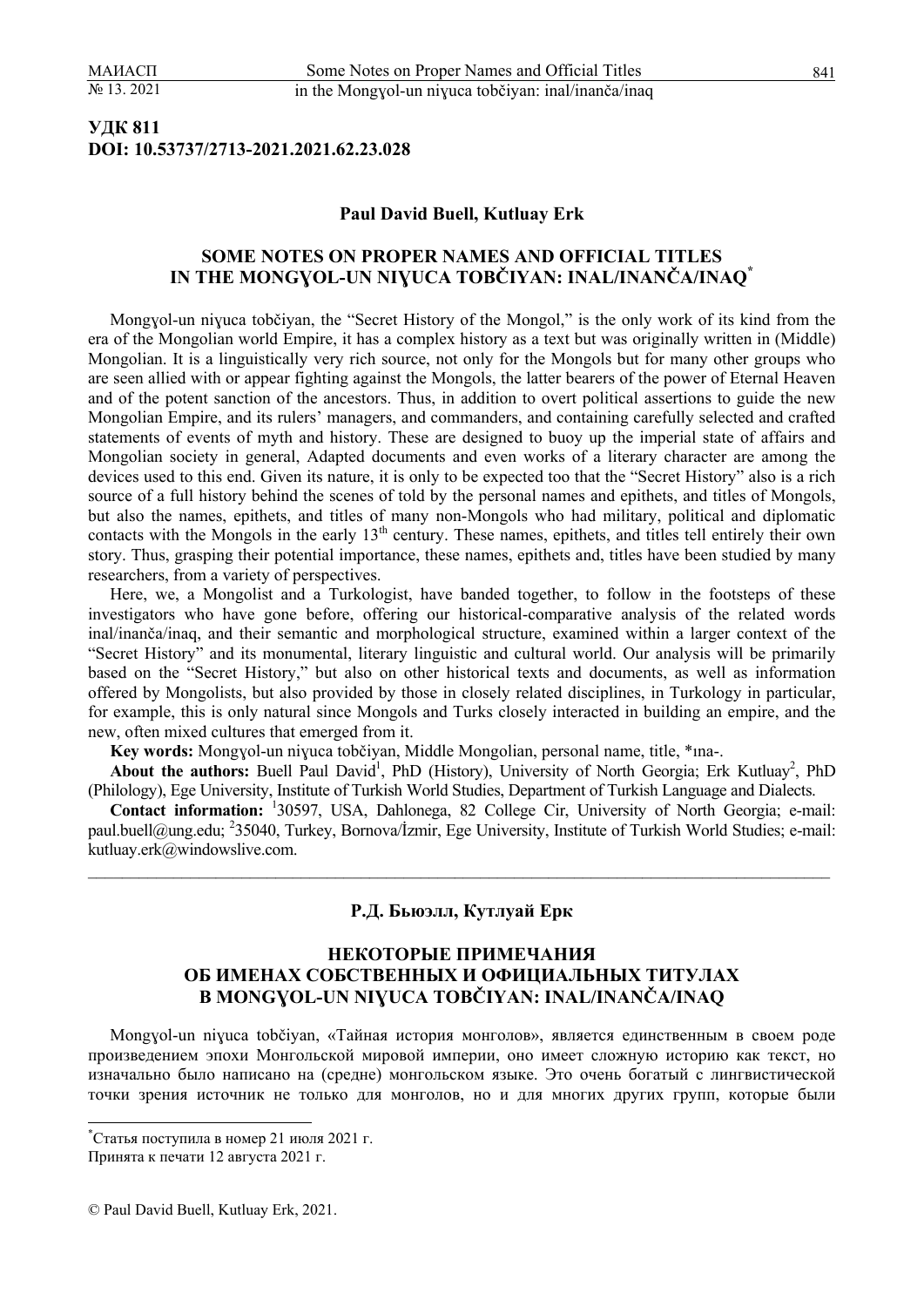замечены в союзе с монголами или воюющими против них, последними носителями силы Вечного Неба и могущественной санкции предков. Таким образом, в дополнение к открытым политическим утверждениям, направленным на руководство новой Монгольской империей, ее правителями, менеджерами и командирами, а также содержащими тщательно отобранные и обработанные утверждения о событиях мифа и истории. Они предназначены для поддержки имперского положения дел и монгольского общества в целом. Среди средств, используемых для этой цели, адаптированные документы и даже произведения литературного характера. Учитывая ее характер, следует также ожидать, что «Сокровенная история» также является богатым источником полной закулисной истории, рассказанной личными именами, эпитетами и титулами монголов, а также именами, эпитетами, и титулы многих немонголов, имевших военные, политические и дипломатические контакты с монголами в начале XIII в. Эти имена, эпитеты и титулы говорят сами за себя. Таким образом, понимая их потенциальное значение, эти имена, эпитеты и титулы изучались многими исследователями с различных точек зрения.

Здесь мы, монголист и тюрколог, объединились, чтобы пойти по стопам этих исследователей, которые пошли раньше, предлагая наш историко-сравнительный анализ родственных слов инал/инанча/инак, их семантической и морфологической структуры, рассматривается в более широком контексте «Тайной истории» и ее монументального, литературно-языкового и культурного мира. Наш анализ будет основываться, прежде всего, на «Сокровенной истории», но также и на других исторических текстах и документах, а также на информации, предложенной монголистами, но также предоставленной представителями близкородственных дисциплин, в частности тюркологии, например, это вполне естественно, поскольку монголы и тюрки тесно взаимодействовали в построении империи и возникших из нее новых, часто смешанных культур.

**Ключевые слова:** Mongɣol-un niɣuca tobčiyan, среднемонгольский язык, личное имя, титул, \*ına-.

Сведения об авторах: Бьюэлл Пол Дэвид<sup>1</sup>, PhD (History), Университет Северной Джорджии; Эрк Kутлуай<sup>2</sup>, PhD (Philology), Эгейский университет, Институт изучения тюркского мира, кафедра турецкого языка и диалектов.

**Контактная информация:** <sup>1</sup> 30597, США, г. Далонега, 82 College Cir, Университет Северной Джорджии; e-mail: paul.buell@ung.edu; <sup>2</sup>35040, Турция, Борнова/Измир, Эгейский университет, Институт изучения тюркского мира; e-mail: kutluay.erk@windowslive.com.

 $\mathcal{L}_\mathcal{L} = \mathcal{L}_\mathcal{L} = \mathcal{L}_\mathcal{L} = \mathcal{L}_\mathcal{L} = \mathcal{L}_\mathcal{L} = \mathcal{L}_\mathcal{L} = \mathcal{L}_\mathcal{L} = \mathcal{L}_\mathcal{L} = \mathcal{L}_\mathcal{L} = \mathcal{L}_\mathcal{L} = \mathcal{L}_\mathcal{L} = \mathcal{L}_\mathcal{L} = \mathcal{L}_\mathcal{L} = \mathcal{L}_\mathcal{L} = \mathcal{L}_\mathcal{L} = \mathcal{L}_\mathcal{L} = \mathcal{L}_\mathcal{L}$ 

Mongɣol-un niɣuca tobčiyan (MNT), in addition to its many other riches as a source, and importance as a linguistic document, contains a virtual lexicological treasure house in terms of its personal names, epithets, and titles which have by now been studied by many researchers. Firstly, F.W. Cleaves collected Mongolian and non-Mongolian proper names, most of all with full identities, and published under the title Index Nominum in his 1982 study (Cleaves 1982: 220— 270). Likewise, Laureano Ramirez Bellerin's study in 2000 included the anthroponyms, toponyms, or ethnonyms of the main text of the Chinese version. In his study, a name appears first in its Mongolian reconstruction, followed (between parentheses) by the original name in pinyin, and in Chinese characters, and the epigraphs in which it appears. The pinyin does not appear in those cases in which the transcription coincides with the Mongolian reconstruction (Bellerin 2000: 391—401). In addition to these, the most comprehensive study on this subject belongs to Volker Rybatzki. In his work entitled Die Personennamen und Titel der Mittelmongolischen Dokumente, Eine Lexikalische Untersuchung, published in 2006, Historical texts of Mongolian and of Turkic languages were handled comparatively. This corpus consists of 1500 keywords and the various possibilities in the etymologies. About 5000 words are examined, without word derivatives. Of the 1500 headwords, around 900 can be classified as personal names, the rest are mainly titles (PTMD: xvii—xxxiii, xxxiv). Before him, Ahmet Temir, in the Index part of his work in 1972, examined proper names also including a subtitle. He made a detailed classification and discussed the identities, duties, and kinship/relationship degrees of the characters (Temir 1986: 253—268). On the other hand, Igor de Rachewiltz classified the words in his study as tribe, nation, person in the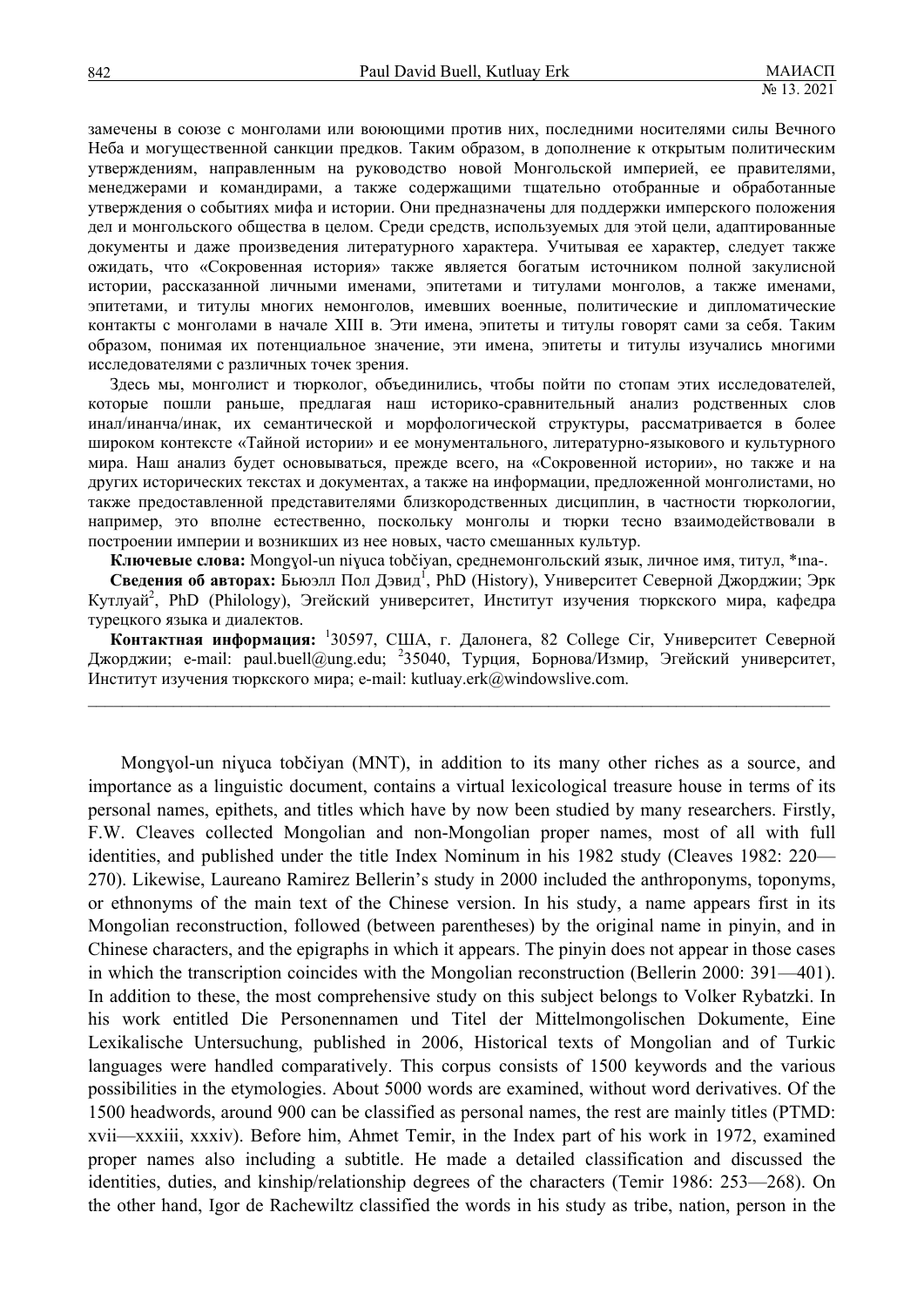| МАИАСП         | Some Notes on Proper Names and Official Titles      | 843 |
|----------------|-----------------------------------------------------|-----|
| $N_2$ 13. 2021 | in the Mongyol-un niyuca tobčiyan: inal/inanča/inaq |     |

section of his work where he examined proper names and place names together (Rachewiltz 2006b: 1195—1314; 2013: 187—201). Tuncer Gülensoy had many studies on the names and titles in Altan Tobci. Especially in his 2008 work called Altan Tobçi (Moğol Tarihi) contains a detailed index (Gülensoy 1987: 44—59; 1997: 1124, 1128; 2008: 123—140). Lastly, Carl Fredrik Sverdrup has cataloged main Mongol and main non-Mongolian characters chronologically in an appendix entitled Battles of the Mongols and Their Allies (Sverdrup 2017: 358—366).

In our analysis based on the MNT, the following three forms derived from the Turkish root \*ına- are seen: inal/inanča/inaq. The root \*ına- has not been attested in the written sources of the historical Turkic languages, but the form of inan- developed with the -n suffix has been attested in the texts of Old Turkic and Middle Turkic<sup>1</sup>.

**1. inal**: "ein Häuptling der Kirgis" (Haenisch 1941: 196).

A. von Gabain stated that the suffix -l in the word inal is the same as in Old Mongolian, and compared it with the word oci-l in MNT "give, tax" (Gabain 2000: 53); inal 'confidant'  $\lt^*$ ina- 'to trust' (Clauson 1962: 154). The word is explicitly recorded as a title in the Turfan texts (Donuk 1988: 16). The word inal has functioned as both an official title and a personal name since the Old Turkish stage; inal "büyük bir memur ünvanı, şahıs ismi" (Gabain 2000: 273). ınal ʻ(bir unvan), vekil (?)' (Mayt: 392). ınal 'sadık', bir unvan (Yen, Kır) (YKI 2013: 502). ınal 'trustworthy, a title of office' (Vásáry 1995: 484); Inal (انال /اينال ( ʻtrustworthy' < \*ina- (Tekin 1979—1980: 872, 873, 875). Volker Rybatzki, who works meticulously on this subject, also defined the mentioned function difference as "title or n. pr." He referred to as a distinction (Rybatzki 2004: 150, 152). There are also examples in the historical Turkish language where the word derived with  $-y^2$  (yinal) (the front sound).

#### **Proper Name And Title with Inal (in Old Turkic)**

Adaq-Totuq-ïnal (Rybatzki 2004: 152) Ädgü-qutluγ ïnal (Rybatzki 2004: 151) Ädsiz- ïnal (Rybatzki 2004: 151) ai ayaz (navaz?) ïnal arïγ ayaz ïnal TIII-16 (Müller 1915: 6—12, 22, 23) Alp ay-ayaz (navaz?) ïnal (Rybatzki 2004: 151) Alp ïnal (Rybatzki 2004: 151) Är ïnal (or Är-ïnal) (Rybatzki 2004: 151) Arïγ ayaz ïnal (Rybatzki 2004: 151) Arpaγur ïnal (Rybatzki 2004: 151) Artï ïnal (Rybatzki 2004: 151) âsag tûlîs yînâl tamgântarxân (Rybatzki 2004: 151) Äsän-ïnal (Rybatzki 2004: 151) bäg ïnal (Rybatzki 2004: 151)

<sup>1</sup> OT. inan- 'inanmak, güvenmek' (HUAS 1941: 85; AY-III 1991: 94); inan- 'inanmak, iman etmek' (ETŞ 1992: 307). MT; ınan- ʻinanmak, güvenmek' (KB: 182; AH: XXVIII; DLT-Atalay 2006: IV-217). Kh. ınan- ʽinanmak' (NF 1998: 177; MM 2008: 223); inan- ʻinanmak' (KE 1997: 270); ынaнмaҡ ʽвepить' (HŞ 1979: 455). GH. ınan- ʽinanmak' (AO 1996: 216); ınan- ʽgüven' (MG 1984: 156); Mam; ınan- ʽinanmak' (İMS 1992: 535); ınan- ʽinanmak, iman etmek' (KMES 1994: 262); ınan- ʽinanmak, doğrulamak' (KMT 2002: 108); inan- ʽiman etmek, inanmak' (GT 1989: 348); inan- 'inanmak' (KFLT 1989: 1008).

<sup>&</sup>lt;sup>2</sup> Yināl: Muhammad b. Yināl al-Tarjuman: 'the interpreter'; In the period of the Buwayhids, the officer who was in charge of military contacts between the Turks and the local Daylami elements in the Buwayhid army and took part in the service of the Turks (Bosworth-Clauson 1965: 10; Bosworth 2001: 306). Yināl-aṣ-Ṣaghīr. Yināliyān: During the Seljuk period, one of the two cavalry groups was led by Ibrahim Ināl (other Seljūqiyān) (Bosworth 1961: 437; Bosworth 2001: 306). âsag tûlîš yînâl, the tamgântarxân "Âsag-tulïš Yïnal, the Tamγan-tarqan" (Rybatzki 2004: 151).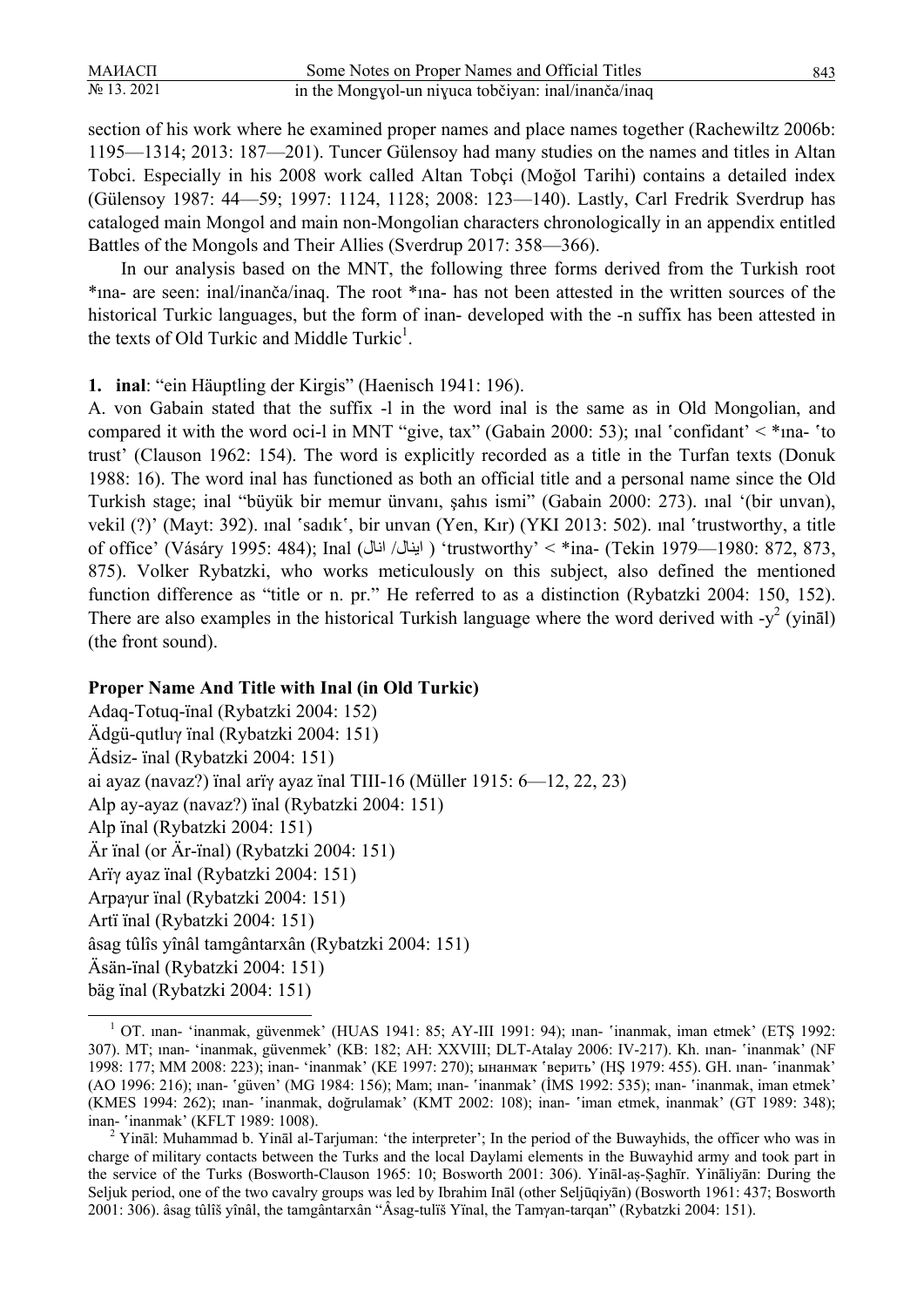bäg ïngal (Rybatzki 2004: 151) bäg ïngal ügä (Rybatzki 2004: 151) Bägičük- ïnal (Rybatzki 2004: 151) Basana ïnal (Rybatzki 2004: 151) Bay-ïnal "n. pr. m. Großvater" (Rybatzki 2004: 151) Birtäm-ädgü-ïnal (Rybatzki 2004: 151) Bolad̠-buqa ïnal (Rybatzki 2004: 151) Busardu-ïnal (Rybatzki 2004: 151) Buzaγu-ïnal (Rybatzki 2004: 151) Buγanlïq-ïnal (Rybatzki 2004: 151) bütürmiš (butur-?) ïnal (Müller 1915: 6—12; 22, 23) Bütürmiš-ïnal (Rybatzki 2004: 151) Čärig-ïnal (Rybatzki 2004: 151) čubuč ïnal (Rybatzki 2004: 152; PTMD: 60, 154) El-ičgermiš-ïnal (Rybatzki 2004: 151) El-mängü-ïnal (Rybatzki 2004: 151) El-ornadmïš-///-turmïš ïnal (Rybatzki 2004: 151) Inäl Tudun Ch'üle (Beckwith 1993: 137). ičim Bägičük-ïnal (Rybatzki 2004: 142) il ičkärmiš ïnal (Müller 1915: 6-12; 22, 23) ïnal bäg (Rybatzki 2004: 138, 151) ïnal bilgä TIII-6 (Müller 1915: 6—12; 22, 23) ïnäl bilge (Rybatzki 2004: 151) ïnal buyat (Rybatzki 2004: 22) ïnal čor (Rybatzki 2004: 151) ïnal čor (Rybatzki 2004: 151) ïnal qaγan (Rybatzki 2004: 151) Ïnal qoč (Rybatzki 2004: 151) Ïnal qutluγ (Rybatzki 2004: 151) ïnal sangun (Rybatzki 2004: 151) ïnal tarqan (Rybatzki 2004: 151) ïnal taš (Rybatzki 2004: 151) ïnal tuγmïš (Rybatzki 2004: 151) ïnal urungu (Rybatzki 2004: 151) ïnal ügä (Rybatzki 2004: 151) ïnal ügä Qan (Rybatzki 2004: 151) Ïnal-bars (Rybatzki 2004: 151) Ïnal-baš (Rybatzki 2004: 151) Ïnal-sïngqur (Rybatzki 2004: 151) Ïnal-tuγmïš (Rybatzki 2004: 149) inim(i)z t(ä)ngridä bulmïš ïnal TIII-16 (Müller 1915: 6—12; 22, 23) İsig İnal (E 23 Çaa-Hol XI) (Useev 2015: 30, 32, 33). itte ınal (ETŞ 1992: 307, 320, 332). Kädin-ïnal n. pr. m. "Vater (ata)" (Rybatzki 2004: 151) Käk-sini ïnal (Rybatzki 2004: 151) Kalıktık İnal Öge (E 49,2, Kök Tirig) (Useev 2015: 30, 32, 33). kedin ınal (ETŞ 1992: 307, 320, 332).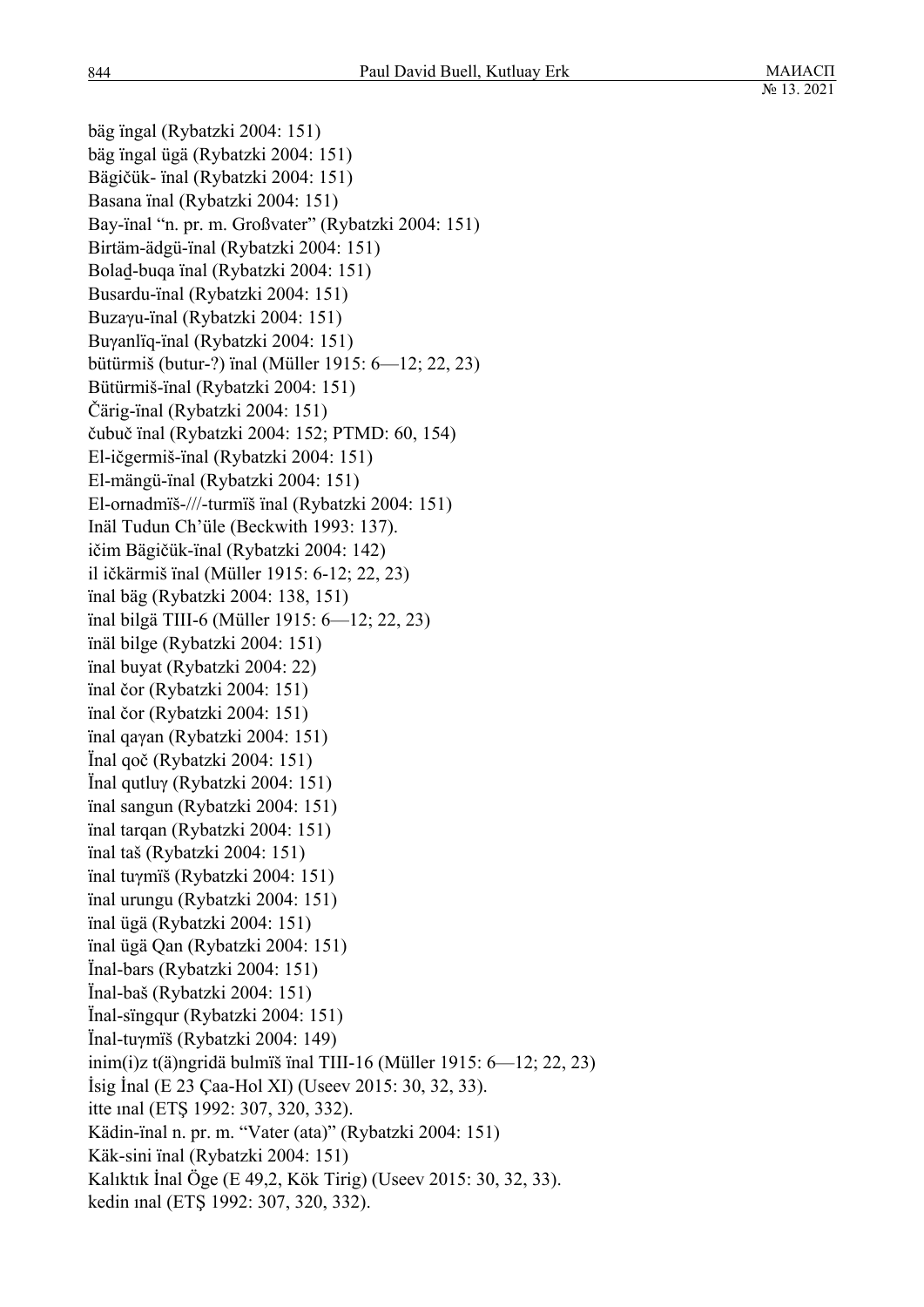kičig balïqlaγ ïnallar (Rybatzki 2004: 152) kičig ïnallar (Rybatzki 2004: 152) kün {rïγ ïnal TIII-15 (Müller 1915: 6—12; 22, 23) Lačïn-ïnal n. pr. m. "Großvater" (Rybatzki 2004: 151) Mahmud ïnal (Rybatzki 2004: 151) oγul ïnal TIII-13 (Müller 1915: 6—12; 22, 23) Ödüs-ïnal (Rybatzki 2004: 151) Ögdem Alık İnal (E 38 Ak-Yüs) (Useev 2015: 30, 32, 33). qamal ügä ïnal buyat TIII-17 (Müller 1915: 6—12; 22, 23) Qanturmïš-ïnal (Rybatzki 2004: 151) Qaramuq-ïnal (Rybatzki 2004: 151) Qar-ärdäm-ïnal (Rybatzki 2004: 151) Qaγač-ïnal (Rybatzki 2004: 151) Qïtay-bört-ïnal (Rybatzki 2004: 151) Quanši-im-toyïn-qulä-ïnal (Rybatzki 2004: 151) Qutl[uγ]-ïnal (Rybatzki 2004: 151) Sansïz-ïnal (Rybatzki 2004: 151) Sarïγ-toyin ïnal (Rybatzki 2004: 151) Sarman-ïnal (Rybatzki 2004: 151) Šilaqay-ïnal (Rybatzki 2004: 151) Sulaγï-ïnal (Rybatzki 2004: 151) "Großvater" Sumana-ïnal (Rybatzki 2004: 152) Süngü-ïnal (Rybatzki 2004: 152) tarqan-ïnal (Rybatzki 2004: 152) Tasyan-ïnal (Rybatzki 2004: 152) Taz-ïnal (Rybatzki 2004: 152) Taγay-ïnal (Rybatzki 2004: 152) Taγïna-ïnal (Rybatzki 2004: 152) Terbi-ïnal (Rybatzki 2004: 152) tngridä-bolmïš ïnal (Rybatzki 2004: 152) Tolun-toγrïl-ïnal (Rybatzki 2004: 152) "älterer Bruder" Toγrïl-ïnal (Rybatzki 2004: 152) [T]urmïš-ïnal (Rybatzki 2004: 152) trz (taz) ïnal (Müller 1915: 6—12; 22, 23) Uqmïš-ïnal (Rybatzki 2004: 152) Yäm ïnal (Rybatzki 2004: 152) Yan ïnal (Rybatzki 2004: 152) Yašqan ïnal Etmiš tnrgrim (Rybatzki 2004: 152) Yorčuq ïnal (Rybatzki 2004: 152) Yusuf ïnal (Rybatzki 2004: 152) Yüč ïnal (Rybatzki 2004: 152) Yüz ïnal (Rybatzki 2004: 152).

In the Middle Turkic period, the word was now an indication of nobleness due to lineage. ınal ʻanası hakan soyundan babası halktan olan bütün gençlere verilen unvan, beyzâde, inanılır kimse' (KB: 182). ınal ʻanası hatun kökten, babası ortalık adamı olan gençlere verilen ungun' (DLT: IV-217). See for more Mam. inal 'yakıynen bilen' (İML 1988: 33). comp.  $\rightarrow$  inalcık (Rachewiltz 1962: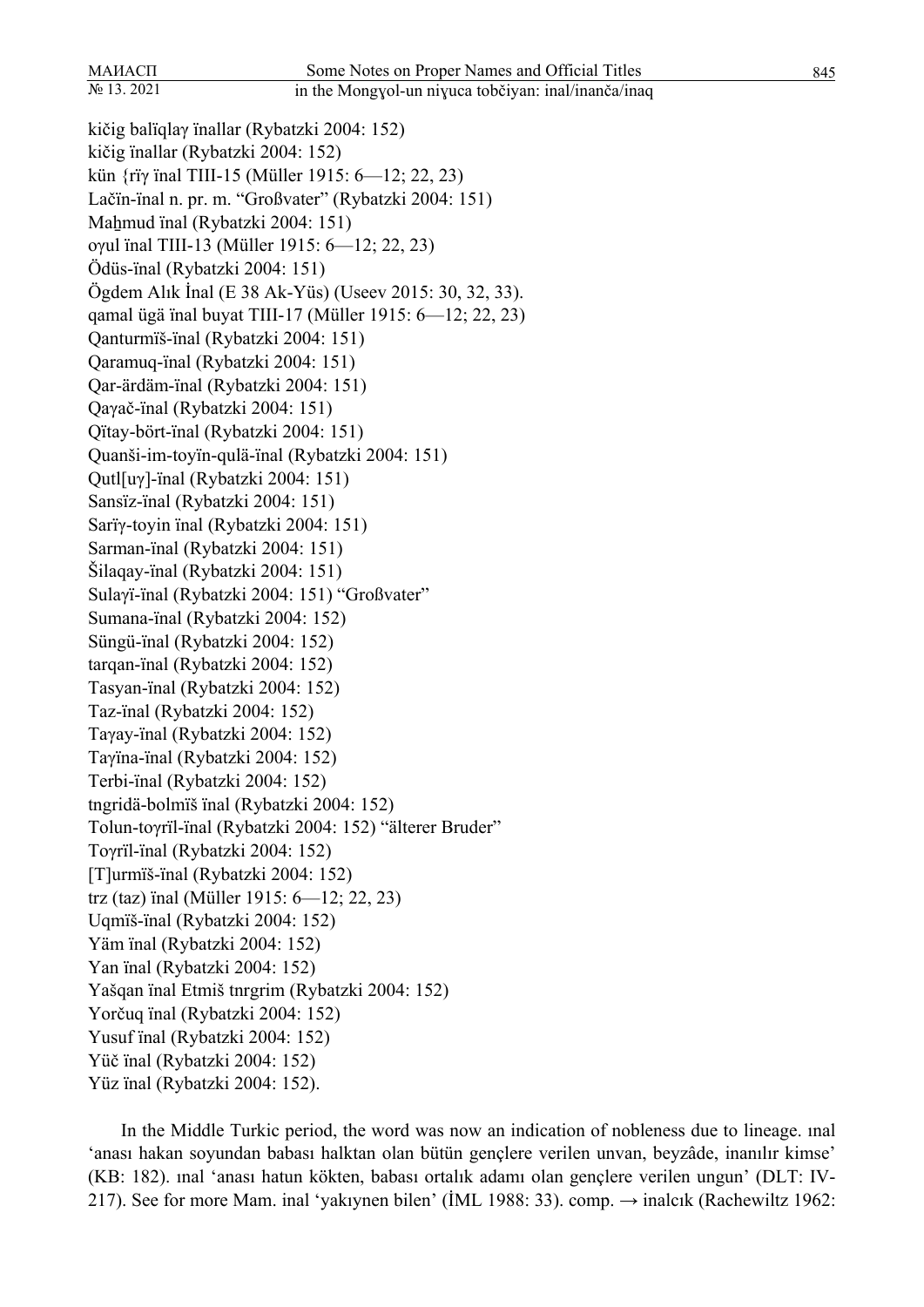55 59); inalchuq "governor" comp. Inalchuq Qadir Khan "the governor of Otrar", Inal Ghayir Khan "(frontier governor) a cousin of Sultan Muhammad's mother" (Atwood 2004: 306, 307, 431); Ïnāltegin (Bosworth 2001: 306). Ināl-khān: governor in Uṭrār (Korobeinikov 2014: 356).

**Yedi İnal** MNT: 239 "cheif of the Kirgisud" (Cleaves 1982: 270). Yedi Inal: "seven" + the tribal chief's title ïnal (Rachewiltz 2006b: 853). Yedi -inal "Noyan (=Turkic beg) of the Kirgsut" "…etymologically it must originally have meant something like "trustworthy", but in practice it seems to be used only as a title of office." (Rybatzki 2004: 150; 169).

> … tümen kirgisut-tur gürü'esü kirgisud-un noyat yedi-inal aldi-er örebek-digin kirgisud-un noyat elsen oroju caqa'a-nu'ut singqot caqa'a-nu'ut aqtas qara-nu'ut buluqat abu'at irejü joci-da… (Rachewiltz 1972: 136)

> "When he reached the territory of the Tümen Kirgisut, their leaders Yedi İnal, Aldi Er and Örebek Digin-these leaders of the Kirgisutcame to submit. Bringing with them gifts of the white gerfalcons, white geldings and black sables, they paid homage to joči" (Temir 1986: 160; Rybatzki 2004: 111; Rachewiltz 2006a: 164; 2006b: 1244).

There are a large number of personal names that are compounds with numbers (Râsonyi 1961: 46). We can compare this with the ethnic name Naiman, meaning "eight<sup>3</sup>" in Mongolian<sup>4</sup>. While Peter Golden has said that these numbers might perhaps indicate the number of clans or subgroupings that constituted a union, the question of their ethnolinguistic affiliation, but he also stated that the issue is still unclear (Golden 2009: 23). In addition, we should point out that among the Inner Asian peoples, especially the Turks and Mongols, the numbers three and nine have possessed special religious significance from earliest times, according to present-day scholars. Of even greater weight, is the combination of two numbers, e.g., in the formula  $3 \times 3 = 9$  (Moses 1986: 287). Two numbers and their combinations are important for religious cosmology, and the ritual practices of Shamanism. There is, thus, a long history of the significance of the number in both religion and politics. The number nine in the Secret History is used, for example, only in reference to Chinggis (Moses 1986: 287). According to Tuncer Gülensoy, some numbers have sacred meaning in MNT and AT in a parallelism with the Turkish tradition (3 days, 3 nights, 3 times, a road of three days, 7 hills, Seven-Tabluks (name of individual), 9 days, 9 times, 9 offenses, a pennant of 9 pieces…) (Gülensoy 1986b: 22—23).

**Other Names Compound With Numbers**: Ede Tukluk (Inandj's son), "bilgeliğin yedi kısmını bilen (kişi)" (Murayama 1959: 188); Yidi Tuγluγ "person who has seven banners" (Murayama 1959: 188); Yedi Tubluq of the Naiman, "Noyan of Buyiruq-qan" (MNT 158/19) (Rybatzki 2004: 169; Rachewiltz 2006a: 80; 2013: 98); Yedi Tubluq < "who has seven balls" (Rachewiltz 2004a: 582); Yetikän Sudur (Rybatzki 2004: 170); Säkiz sälängä (Rybatzki 2004: 112); AT: 78r/2440 yisün örlög tabun tayisi tabun öngge dörben qari ulus quriyaju; "(Cinggis-qan), gathering the Nine Örlög ("Paladin"), the Five Tayisi, (the People of the) Five Colours, the Four Vassal People" (Rybatzki 2004: 125); AT: 81r/2559 tabun öngge dörben qari-yi emün-e ben ciγulγaju. aldi-er "Noyan (= Turkic bäg) of the Kirgisut" MNT: 239/9323 (Rybatzki 2004: 135; PTMD: 101). aldi-er AT: 87r/2727 (Rybatzki 2004: 135): Jirgo'an "n. pr. "six"; of the Oronar"

 $\overline{\phantom{a}}$ 

<sup>&</sup>lt;sup>3</sup> Küçlüg as-segizi "the chief of Naiman" (İnan 1960: 541).<br><sup>4</sup> Dörben Qirat (Dörben "four"), Songgür Müren (Songgür "

Dörben Oirat (Dörben "four"), Senggür Müren (Senggür "eight" (Golden 2009: 24).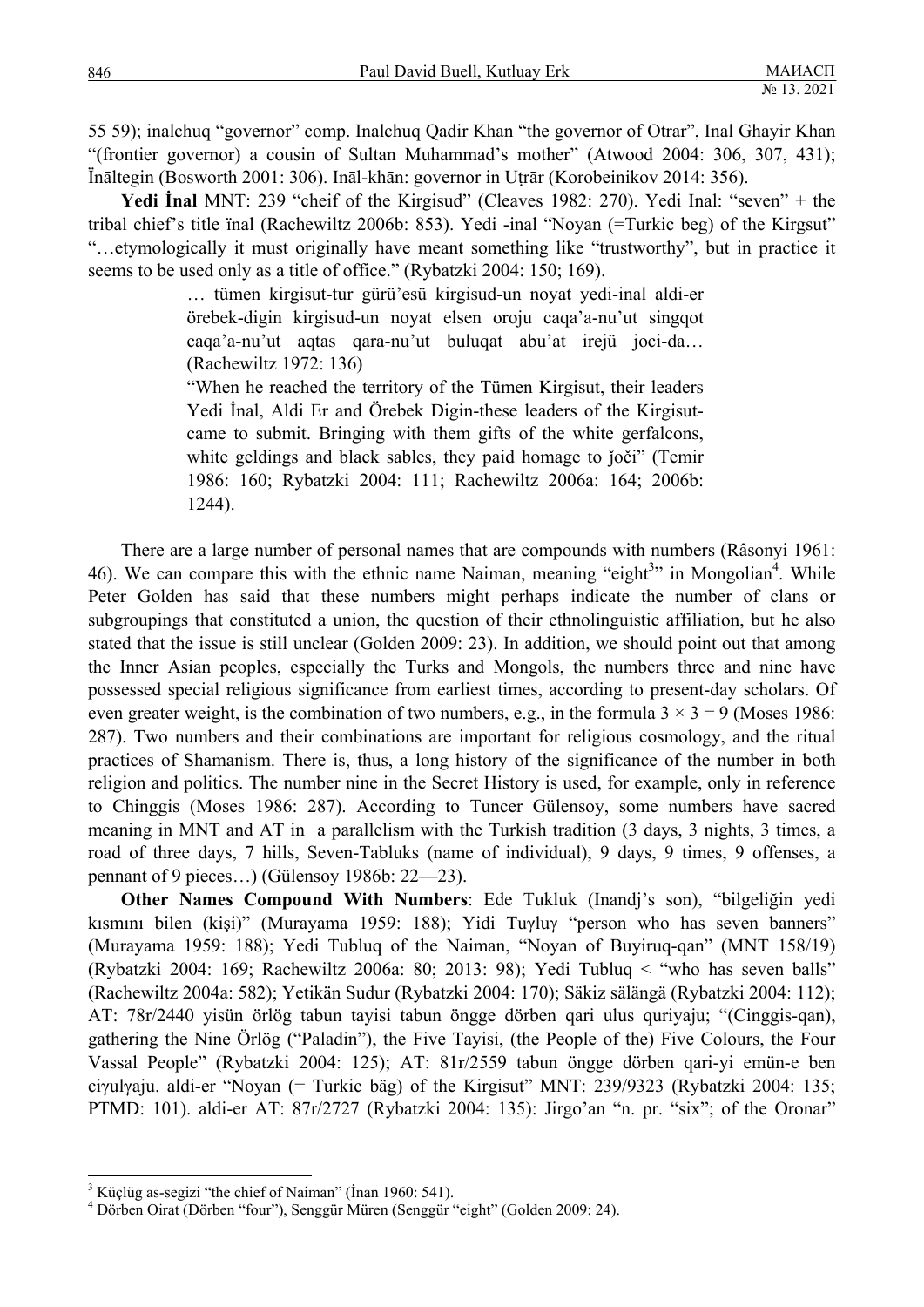MNT: 120/3117 (Rybatzki 2004: 135); Altï bilgä-bäg oγlïnga "for the sons of Altï bilgä-bäg (or: the six bilgä-bäg)" (Rybatzki 2004: 135).

**1.1. İnalči** MNT 239/9332, 9333 "Oyirat. Son of Quduqa-beki, brother of Törelci and Oγultutmiš; husband of Ceceyigen, a daughter of Cinggis-qan"; inalciyin aqa "elder brother of Inalči" (Haenisch 1941: 196; Cleaves 1982: 243; Rybatzki 2004: 152)

> …a'ulja'ulba oyirad-un quduqa beki-yi uqtun urida elsen tümenoyirad-iyan uduridun ireba ke'en soyšurqaju kö'ün-e inu inalci-da ceceyigen-i ökba inalciyin aqa törölci-da joci-yin öki qoluiqanökba… (Rachewiltz 1972: 137)

> "Cingis Qa'an welcomed Quduqa Beki of the Oyirat, saying, 'He came to submit before the others, leading the Tümen Oyirat.' And he showed to favour to him, giving Čečeyigen to his son Inalči. He gave ǰoči's daughter Qoluiqan' to Törölči, elder brother of İnalči.' (Temir 1986: 160; Rachewiltz 2006a: 164; 2006b: 1211)

A. von Gabain stated that the suffix in this word is also in the form of +ci in Mongolian (Gabain 2000: 43). Titles formed with the +cI//+cU/+čI suffix are frequently seen in both Mongols and Turks.

### **Personal names with the** suffix +cI//+cU/+čI **in Middle Mongol**:

| abaci (PTMD: 1)               | borci (PTMD: 260)                                                    |
|-------------------------------|----------------------------------------------------------------------|
| abalduγci (PTMD: 13)          | bültecü (PTMD: 242)                                                  |
| abuγci/abuγcin (PTMD: 9)      | daruγaci (PTMD: 420)                                                 |
| adaruqci (PTMD: 43)           | elci (PTMD: 97)                                                      |
| adaruqci (PTMD: 43)           | eljigedei (PTMD: 99)                                                 |
| adûci/aduγuci (PTMD: 30)      | eüdeci (PTMD: 68)                                                    |
| adûci/aduγuci (PTMD: 30)      | gereci (PTMD: 568)                                                   |
| aiγuci (PTMD: 52)             | güyügci (PTMD: 546)                                                  |
| alci (PTMD: 96)               | inal (PTMD: $135$ )                                                  |
| alciq bawurci (PTMD: 98)      | inalci (PTMD: 135)                                                   |
| alciy-a-u qorci (PTMD: $98$ ) | inanca (PTMD: 136)                                                   |
| alginci (PTMD: 108)           | jamuci/jamuči (PTMD: 305)                                            |
| aqtaci/n/aγtaci (PTMD: 49)    | jarγuci (PTMD: 317)                                                  |
| a'ucu (PTMD: 47)              | keleci (PTMD: 551)                                                   |
| audaci (PTMD: 49)             | kelimeci (PTMD: 555)                                                 |
| balaqaci (PTMD: 242)          | körümči (PTMD: 23)                                                   |
| baliqci (PTMD: 243)           | köteci (PTMD: 537)                                                   |
| baqaji (PTMD: 206)            | medegci (PTMD: 585)                                                  |
| bara'andaji (PTMD: 265)       | Mergencji <mergenci (rybatzki="" 152)<="" 2004:="" td=""></mergenci> |
| barsuci (PTMD: 269)           | Törölci (Rybatzki 2004: 169)                                         |
| bawurci (PTMD: 217)           | nomci (PTMD: 633)                                                    |
| baysilaγci (PTMD: 225)        | nuntuγuci (PTMD: 638)                                                |
| bicigeci (PTMD: 185)          | ongγacaci (PTMD: 131)                                                |
| bigiçi (Gülensoy 2008: 126)   | qabici (PTMD: 448)                                                   |
| bogorçi (Gülensoy 2008: 125)  | qaci (PTMD: 45)                                                      |
| bo'orcu/boγorcu (PTMD: 217)   |                                                                      |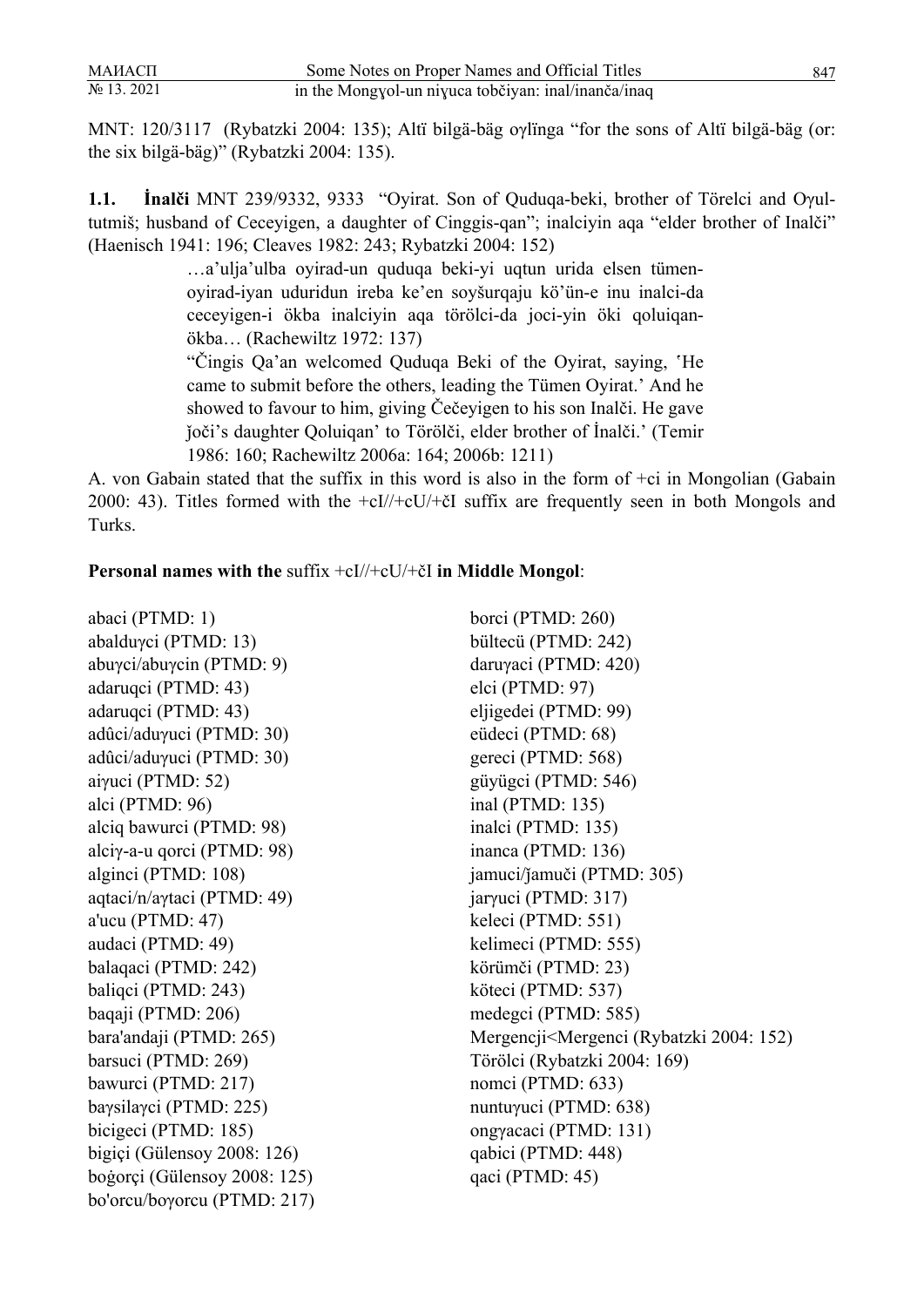# **2. inaq** MNT 266-11019, 11020 (Rachewiltz 1972: 137)

…kitat irgen-ü altan-qan-nu itegelten ina'ut mongqol'un ebüges eciges-i baraqsan qara-kitat jüyin irgen aju'ui-je edö'e minu iteltegen ina'ut bo'orcu muqali ta qoyar buyu-je ke'en jarliq bolba… (Rachewiltz 1972: 137)

"The trusted friends of Altan Qan of the Kitat people are the Kara Kitat jüyin people who have destroyed the ancestors of the Mongols. Now, you two, Bo'orču and Muqali, are my trusted friends" (Rachewiltz 2006a: 198; 2006b: 972, 1324).

The word in question is attested in the MNT only in plural from: ina'ut (comp. itegelten). N. Poppe stated that the word is one of the Turkish loanword in Middle Mongolian (Poppe 1955: 39). According to Volker Rybatzki, the word is originally Turkic (< ïna-), but the form of inaq is a reborrowing from Mongolic (Rybatzki 2011: 194). The word attested also in AT 73 as a proper name. …Bundan sonra (Kaġan) İnaġ Çaġan'ı yavaşça oradan uzaklaştırdı… "After that (Kaġan) slowly drove away İnaġ Çaġan from there." (Gülensoy 1986a: 51; 2008: 127). inak (īnāķ/īnāgh/ināk) 'close friend, confidant, trustworthy person' (Bregel 1982: 419, 420).

The word attested in Old and Middle Turkic with basic meaning, not a title. ınaġ 'dayanak, sığmak, güvence, inanılacak-güvenilecek şey/kimse' (AY-III 1991: 94). ınaġ 'inanç, sığınak, güven, melce, destek' (ETŞ 1992: 307). ınağ "melce, dayanak" (Mayt: 392). comp. ınağsız 'sığınaksız, dayanacak yeri-kimsesi olmayan' (АҮ-III 1991: 94). Kh. ынағ 'друг;товарищ; близкий' (HŞ 1979: 453). mag ʻemin, güvenilir' (ME 1993: 127). ınaġ ʻemin, güvenilir dost' (KE 1997: 255). inah/inaq "confidant" CC-G 82a/19 (Erk 2015: 777). Mam. ınaḳ ʽdost' (KMT 2002: 108). Chag. inak ʻnâyib ve mukarrib' (AL: 81). inak, ynaq 'friend, confidant; the one who can be trusted; counsellor; minister' (Balaskovics 1973: 196). comp. Davlatḫvāğa Īnāq (Woods 1984: 335, 337). ināḳān/ināḳiyān: umārā wa ināḳiyān, mukarribān wa inākān, khawwāṣṣ wainākān, farzandān wa nūkarān wa inākiyān; ināk-i kalān, ināk-i khurd; inaḳids (Bregel 1982: 419, 420). İnak et-Türkî (Yıldız 1971: 53; Yıldız 2000: 257; Pamukçu 1994: 144); inak > Yinö: One of the seven tribes of Hungarians living under the Khazar Khanate (Taşağıl 2000: 255).

## **3. İnanča** "of the Naiman" (Cleaves 1982: 243)

**3.1. İnanča Bilge Qan** "ein Fürst der Naiman (unter Tayang)" (Haenisch 1941: 196; Temir 1986: 118; Rachewiltz 2006b: 1211). Inanca Bilge "the ruler of the strong Naiman tribe, the Naiman lord, one of most notable Inner Asian tribal leader" (Sverdrup 2017: xix, 52, 59, 82, 93, 339). İnanča Bilge Bügü Qan<sup>5</sup> (Rachewiltz 2006b: 1211). Inancha Bilge Khan (Atwood 2004: 397)

- 5823 …qoroqcu qarcu naiman-u inanca-bilge-qan-tur buru'utcu oroju-uje… (Rachewiltz 1972: 87)
- "After that Erke Qara requested troops from Inanča Bilge Qan of the Naiman and moved against you." (Temir 1986: 101; Rachewiltz 2006a: 98)
- 189/6526 …mawui bolbi inanca-bilge-qan ügülele' eme jala'ui ere bi (Rachewiltz 1972: 97) "Inanča Bilge Qan formerly said" (Temir 1986: 111; Rachewiltz 2006a: 111)
- 194/6914 yeke noyan qori-sübeci ügülerün inanca-bilge-qan ecige cinu
- 194/6915 saca nökör-e ereyin aru aqta-yin qarqam ese üje'ülüle'e edö'e

"…Upon these words Qori Sübeči, a high official who held command under Tayang Qan, said, ʽYour father Inanča Bilge Qan never showed a man's back or a gelding's rump to an enemy that was his match.' (Rachewiltz 2006a: 117).

 5 For the genealogy of İnanča Bilge Bügü Qan, see (İnan 1960: 542).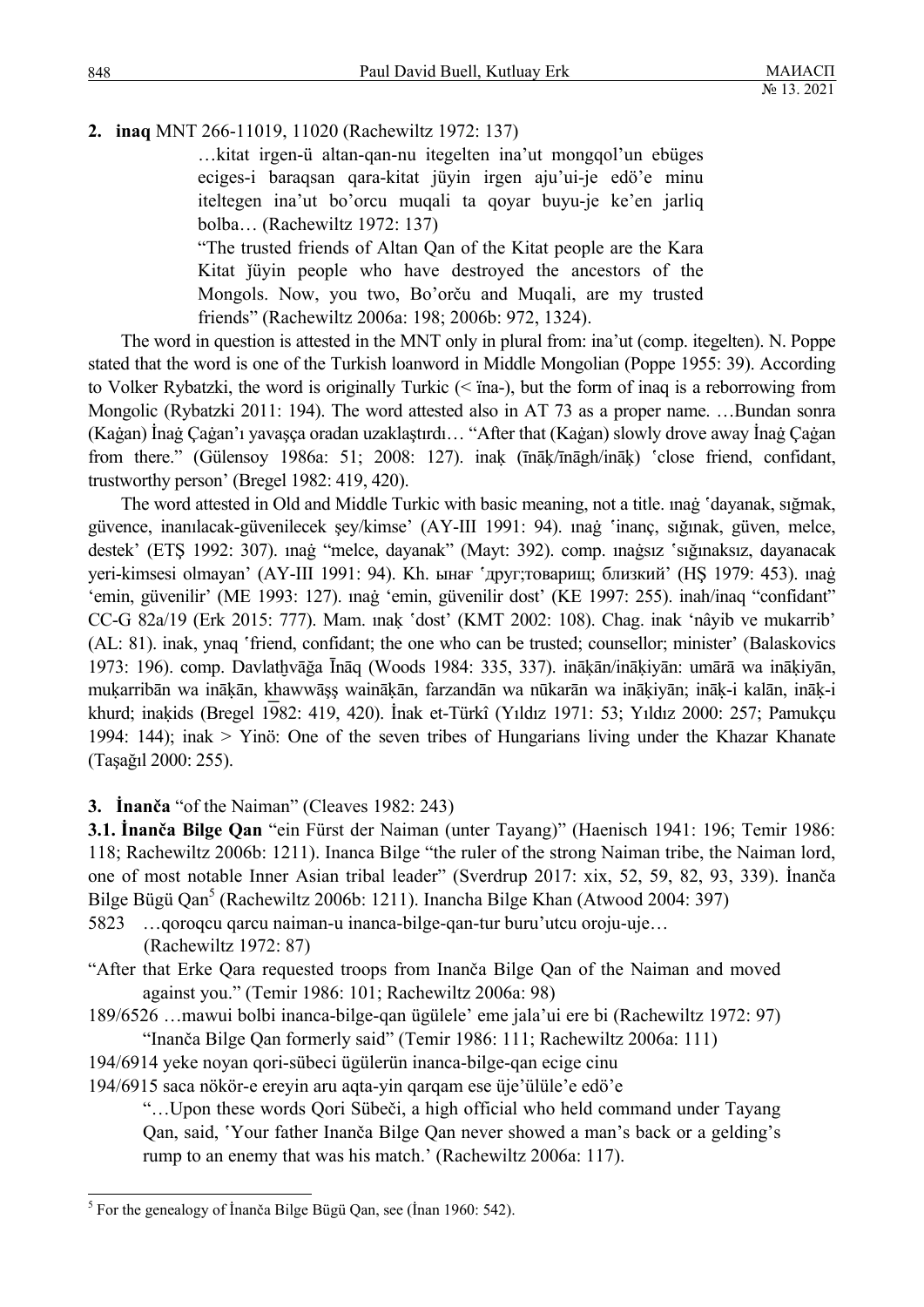| МАИАСП         | Some Notes on Proper Names and Official Titles      | 849 |
|----------------|-----------------------------------------------------|-----|
| $N_2$ 13. 2021 | in the Mongyol-un niyuca tobčiyan: inal/inanča/inaq |     |

Pengling Wang read the word as inanci, showed its origin as the Chitan yilai (yelü) "sun" and was associated with Tocharic. ToB. ylai "king", Kit. yilai "the supreme ruler's name", Naiman inanci/inanca < \*ilan- "the supreme ruler's title". (Wang 1995: 185). While stating in which source he saw the word, he did not mention why he recorded two different phonetic variants as inanci/inanca. The title in question provided evidence for the subject in the study of the Japanese Altaist Shichirō Murayama, in which he examined whether the Naimans were Turkish or Mongolian (Murayama 1959: 1; İnan 1960: 539, 541). The word is attested in Old and Middle Turkic with three functions: basic meaning "belief", personal name, title. *inanç* '(bir unvan), mutemet (?)' (Mayt: 392), inanç 'bir memurluk unvani güvenilen bey' (Hsüan-X 1975: 142), ınanç 'bir unvan, bir memuriyet unvanı; maiyet' (AY-III 1991: 94); inanç 'inanç, itimat, itikad' (ETŞ 1992: 308); inanç; 'YNNC: 'güvenilir kişi, sadık dost, bakan' anlamlarını taşıyan bir unvan (İKPÖ 1998: 150); ınançı/ınançu: bir unvan (YKI 2013: 502); ınanç: ünvan, ınançu: şahıs ismi (Gabain 2000: 54); MT. ınanç/ınançu: yüksek bir rütbe, şahıs ismi; ınanç ʻgüvenilen, inanılan', Inanç Beg ʻinanılan, itimad edilen Bey' (DLT: I-133; IV-217); ınanç ʻgüvenilen, inanılan; güvenme, inanma' (KB: 183; AH: XXVIII); ınanç ʻgüvenilen, inanılan', inanç beg ʻinanılan, güvenilen bey' (DLT: IV-217); Kh. inanç ʻinanç' (KE 1997: 270); inanç ʻinanç, inanılacak güvenilecek kimse' (İML 1988: 33); GH. inanci 'güvenilen, inanılan' (BV 1986: 195). comp. İnanch Sonqor (Bosworth 2012: 105, 106).

## **Proper Name And Title with Inanč/Inanču/ Ïnančï (in Old Turkic)**

Külüg Oŋı Öz Inançu (UKY 2011: 101) ınançu apa yargan tarkan (Aydın 2012: 164, 179) tarduş ınançu çor (Aydın 2012: 164, 179) ınanç buyruḳ inanč-ügä (Rybatzki 2004: 151). ïnanč bäg (Rybatzki 2004: 138) Qutadmïš-baš öz-inanč totuq-bäg (Rybatzki 2004: 138) Ïnanču tarqan bäg (Rybatzki 2004: 138) ïnanč bäglär "bevollmächtigte bäg" Ïnanču-külüg čigši- bäg (Rybatzki 2004: 138) bäg yangïlsar ïnančï tapar (Rybatzki 2004: 137).

**3.2.** İnanča Qan 151 (Rachewiltz 2006b: 1211) Nayman hükümdarı (Temir 1986: 80); Inanch Khan (Sverdrup 2017: 153, 158, 160, 167—168, 361—363)

- 4539 te'ün-ü qoyina ong-qan-nu de'ü erke-qara ong-qan
- 4540 aqa-da'an alaqdarun buru'utcu otcu naiman-u inanca-qan-tur
- 4541 oroju'ui inanca-qan ceri'üt ilē'ju jici ong-qan qurban balat (Rachewiltz 1972: 69) "After that, when Ong Qan's younger brother Erke Qara was about to be killed by his elder brother Ong Qan, he escaped and submitted to Inanča Qan of the Naiman. Inanča Qan dispatched his troops, but Ong Qan in his wanderings had already passed three cities and had made his way to the gür qan of the Qara Kitad." (Rachewiltz 2006a: 73, 74).

### **Conclusion:**

The Turkic root \*ina-, including its middle derivative inan-, is put to good use in the MNT, and in the present study is seen put-to-good use elsewhere as well. Here we survey its use based on a comparative examination of one source, an important one, but at the same time suggesting the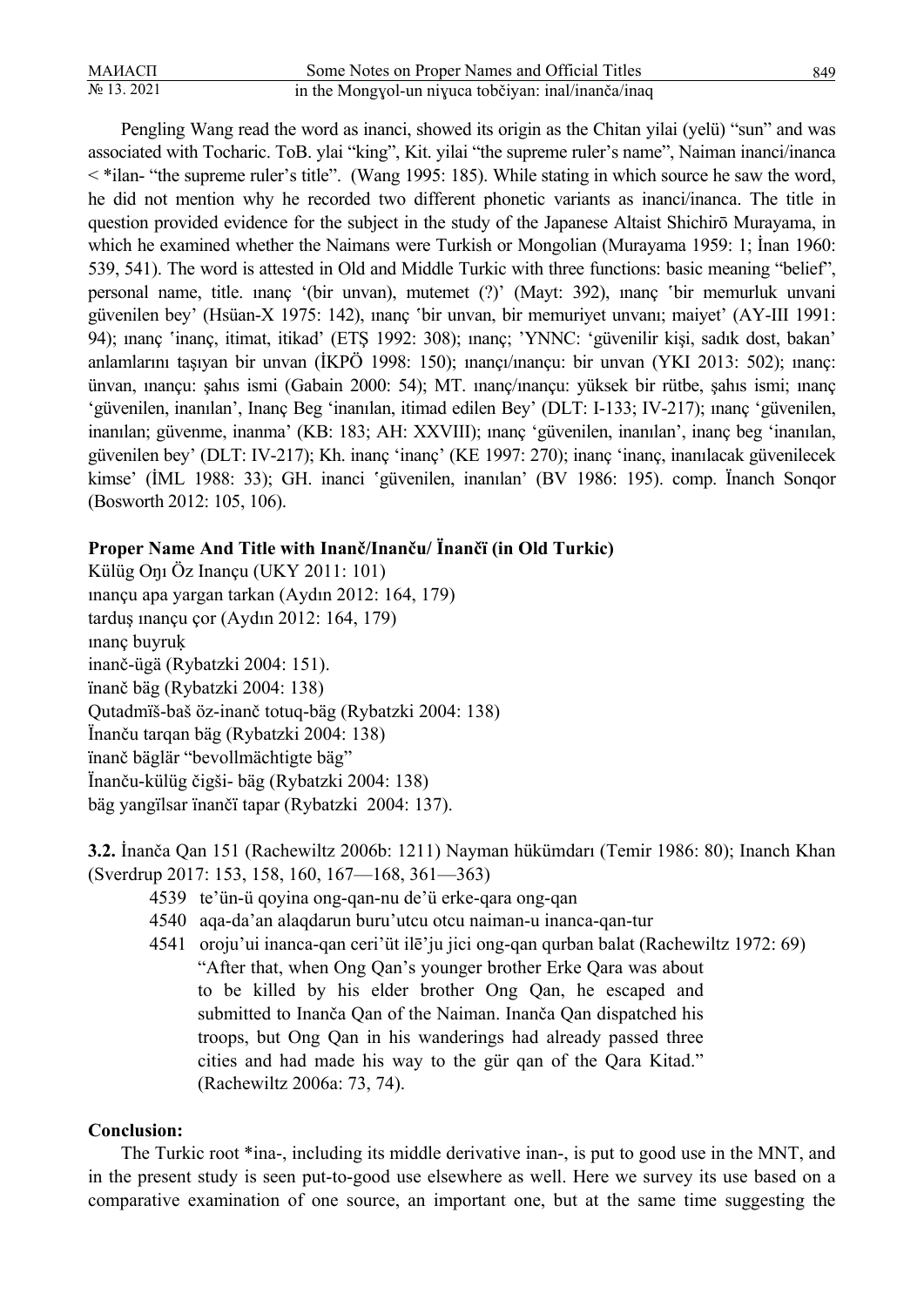wealth of material there is out there with references to other sources as well, including some classic ones. Like the Mongolian world itself, words from \*ina- show complex cultural interactions, especially between Turks and Mongols, the two key player groups in the Mongolian Empire at the time when the MNT was conceived and written.

#### **References**

- Ağar, M.E. 1986. Baytaratü'l-Vâzıh (İnceleme-Metin-İndeks). Basılmamış Yüksek Lisans Tezi. İstanbul: Marmara Üniversitesi.
- Ağar, M.E. 1989. Kitabu Fi'l Fıkh Bi-Lisani Turki (İnceleme-Metin-Sözlük). Doktora Tezi. İstanbul: Marmara Üniversitesi.
- Alimov, R., Aydın, E., Yıldırım, F. 2013. *Yenisey-Kırgızistan Yazıtları ve Irk Bitig*. Ankara: Bilgesu.
- Arat, R.R. (haz.). 2006. *Atabetü'l-Hakayık*. Ankara: TDK.
- Arat, R.R. (haz.). 1979. *Kutadgu Bilig*. Ankara: TDK.
- Arat, R.R. (haz.). 1991. *Eski Türk Şiiri*. Ankara: TTK.
- Ata, A. 1997. *Ḳıṣaṣü'l-Enbiyâ (Peygamber Kıssaları), Giriş-Metin-Tıpkıbasım*. Ankara: TDK.
- Ata, A. 1998. *Nehcü'l Ferādîs, III Dizin-Sözlük*. Ankara: TDK.
- Atalay, B. 1970. *Abuşka Lugati Veya Çağatay Sözlüğü*. Ankara: TDK.
- Atalay, B. (haz.) 2006. *Divanü Lugat-it-Türk*. Ankara: TDK.
- Atwood, Ch. P. 2004. *Encyclopedia of Mongolia and the Mongol Empire*.Bloomington: Indiana University.
- Aydın, E. 2011. *Uygur Kağanlığı Yazıtları*. Konya: Kömen.
- Aydın, E. 2012. *Orhon Yazıtları, Köl Tegin Bilge Kağan, Tonyukuk, Ongi, Köli Çor*. Konya: Kömen Yayınları.
- Bellerin, L. R. 2000. *Historia secreta de los mongoles*. Madrid: Miraguano Ediciones.
- Bosworth, C.E. 1982. *The Secret History of the Mongols*. Vol. 2. Cambridge, Massachusetts: Harvard-Yenching Institute by Harvard University Press.
- Bosworth, C.E. 2001. Notes on Some Turkish Names in Abu 'l-Faḍl Bayhaqī's Tārīkh-i Masʿūdī. *Oriens* 36, 299—313.
- Bosworth, C.E. 2012. Notes on Some Turkish Personal Names in Seljuq Military History. *Der Islam*, 89  $(2), 97 - 110.$
- Bregel, Yu. 1982. İnaḳ. In: Bosworth, C.E., van Donzel, E., Lewis, B., Pellat, Ch. (eds.). *The Encyclopedia of Islam*. Leiden: Brill.
- Clauson, S.G. 1962. *Studies in Turkic and Mongolic Linguistics*. London: Royal Asiatic Society Books.
- Cleaves, F.W. 1982. *The Secret History of the Mongols*. Cambridge, Massachusetts: Harvard-Yenching Institute by Harvard University Press.
- Erdal, M. 1991. *Old Turkic Word Formation*. Wiesbaden: Otto Harrosowitz.
- Erk, K. 2015. Codex Cumanicus Temelinde Kıpçak Türkçesinin Tarihî-Karşılaştırmalı Söz Varlığı. Doktora Tezi. İzmir: Ege Universitesi-Türk Dünyası Araştırmaları Enstitüsü.
- Gabain, A.V. 2000. *Eski Türkçenin Grameri*. Ankara: TDK.
- Golden, P.B. 2009. Inner Asia c. 1200. In: *The Cambridge History of Inner Asia: The Chinggisid Age*. Cambridge: Cambridge University Press.
- Gülensoy, T. 1986a. Altan Topçi II. *Belleten*. Cilt 50. Sayı 196, 9—72.
- Gülensoy, T. 1986b. An Assessment Of "Secret History Of The Mongols" And "Altan Topci" From The Viewpoint Of The Turkish Lingual And Cultural History. *Belleten*. Cilt 34. Sayı 1986, 17—23.
- Gülensoy, T. 1987. Altan Topçi III. *Belleten*. Cilt 51. Sayı 199, 19—66.
- Gülensoy, T. 1997. The Value of "Altan Tobcı" in Regards of the History of Turkish Language". *Belleten*. Cilt 9. Sayı 27, 1119—1128.
- Gülensoy, T. 2008. *Altan Topçi (Moğol Tarihi)*. Ankara: Kültür Ajans.
- Güzeldir, M. 2002. Abuşḳa Lüġati (Giriş-Metin-İndeks). Doktora Tezi. Erzurum: Atatürk Üniversitesi.
- Hacıeminoğlu, N. 2000. *Kutb'un Hüsrev ü Şirin'i*. Ankara: TDK.
- Haenisch, E., Schaeder, H. 1941. *Die Geheime Geschichte der Mongolen*. Leipzig: Otto Harrassowitz.
- Hamilton, J.R. (çev: Vedat Köken) 1998. İyi Ve Kötü Dunhuang Mağarası'nda Bulunmuş Buddhacılığa İlişkin Uygurca El Yazması Prens Öyküsü. Ankara: TDK.
- İnan, A. 1960. Nayman Boyunun Soyu Meselesi. *Belleten*. Cilt. XXIV, Ekim, Sayı 96, 539—545.

Karamanlıoğlu, A.F. 1989. *Gülistan Tercümesi*. Ankara: TDK.

Korobeinikov, D. 2014. *Byzantium and the Turks in the Thirteenth Century*. New York: Oxford University Press. Le Coq, A.von (çev. Himran S.). 1941. *Huastuanift*. Ankara: Ulusal Matbaa.